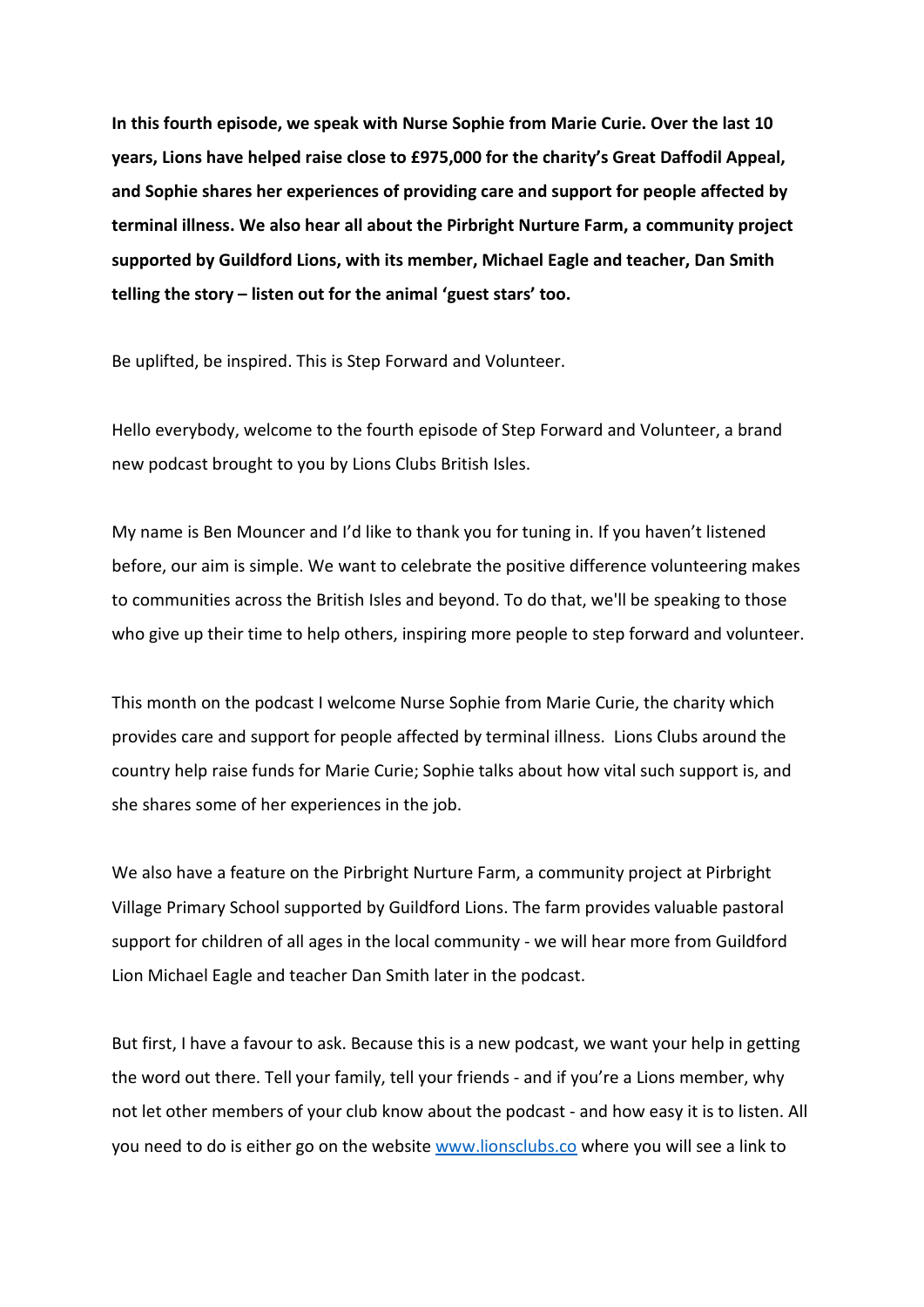the podcast, or you can search for Step Forward and Volunteer on apps like Spotify, Podbean, Apple Podcasts and Google Podcasts.

You can listen on-demand or subscribe so that you never miss an episode. We publish a new programme on the second Wednesday of each month, and we're really keen to spread the positivity and get as many people listening as we can.

Now it's time to introduce our first guest. As I mentioned earlier, Nurse Sophie works for Marie Curie – and 2022 marks the  $10<sup>th</sup>$  anniversary of Lions supporting the charity's Great Daffodil Appeal. Clubs work alongside their local communities to host collections for the Appeal, with funds raised going towards the cost of providing end-of-life care.

Over the last decade, Lions have collected close to £975,000 through the Appeal, which has funded 48,750 hours of care for patients and their families.

Here is the interview with Sophie where she talks about what it's like to be a nurse for Marie Curie, the importance of the Great Daffodil Appeal and the roll-out of a new 24-hour response service in collaboration with the NHS …

Sophie, thank you so much for joining us. Maybe you could start by telling the listeners how Marie Curie supports patients and families affected by terminal illness?

Marie Curie is one of the UK's leading end of life charities. As healthcare providers, our nurses provide frontline care in both communities and the hospice. We also provide other services, not just in the community and hospices, we have free support lines and people can access them for information for anything really, in regards to dying, death, and bereavement of family and loved ones. Marie Curie has nine hospices around the country. It's around the clock care, that we provide for the patients that are either dying in a hospice, or at home. We have different holistic therapy facilities as well. So patients can come in for holistic therapy as an inpatient, or outpatient. If they're just kind of at home and then want to come in for a little bit of respite. I'm a community nurse and we have quite a large proportion of our staff that work in the community. They provide care and support for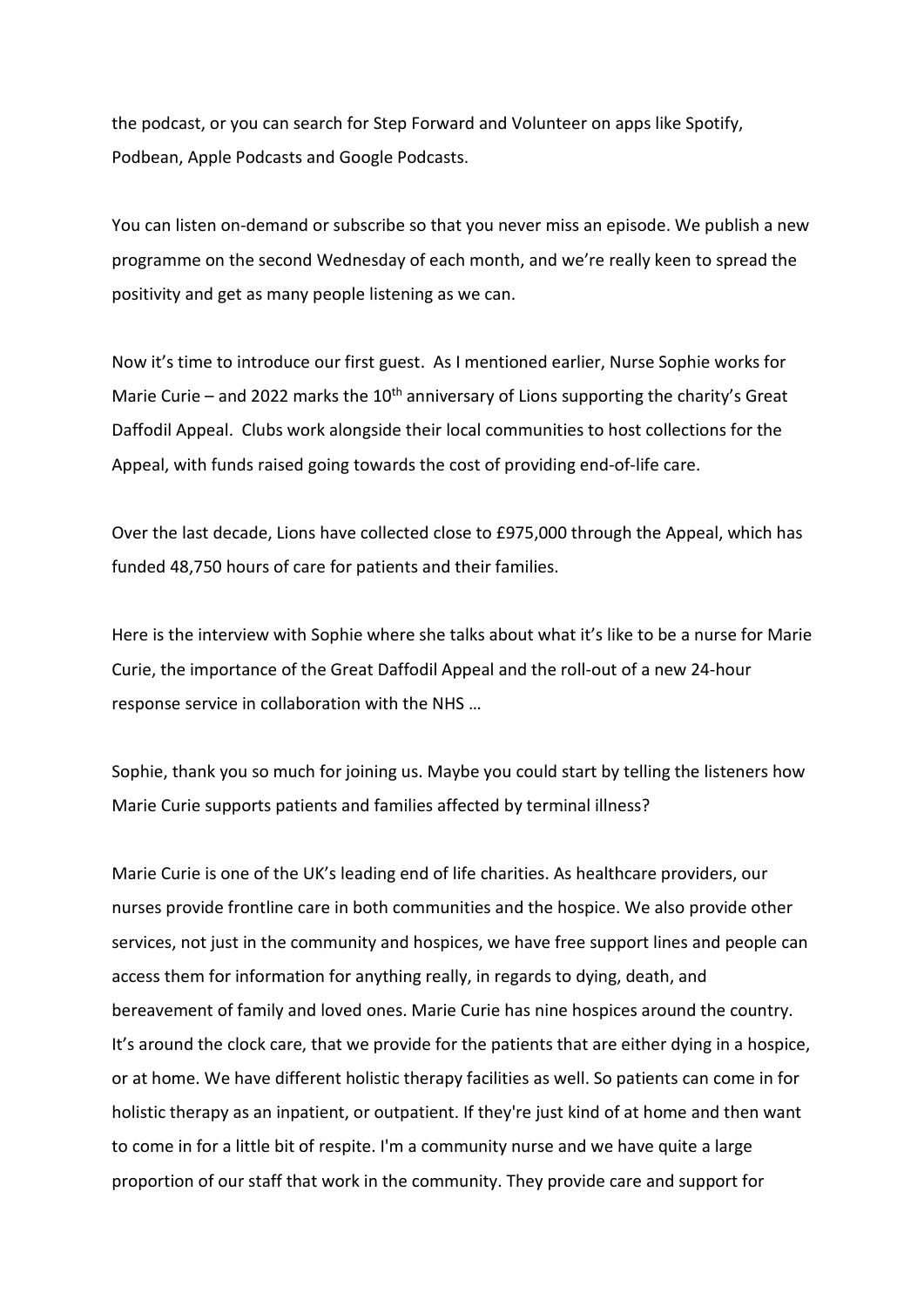people at home. And that's normally in the last weeks or days of their lives. We have a check in and chat service, which is a free telephone service for people to contact us and kind of go through how they're feeling, different emotions. They can speak to the same person every week. So you know the person we're speaking to, it's like that continuity of chatting to someone that you've spoken to previously.

Exactly, and you said it there. It's such amazing, vital work. And I'm sure the listeners are full of admiration for Marie Curie. And for you, Sophie as well as one of the nurses on the front line. Maybe you can talk a bit about kind of your personal experiences and doing a job like this, you know, what motivates you, what is it like?

So obviously, it doesn't come without its stresses and strains and kind of, you know, there are hard days and emotional days, but I think it is being a nurse for anyone really, it's kind of a vocation. Something you've got to be really passionate about, and, you know, kind of go the extra mile. I think the main thing that motivates me is, you know, your job satisfaction knowing that you're supporting patients and families, ensuring that their patients are comfortable, they're in, you know, they're in the preferred place of care that they want to be, whether it be home or hospice. Just ensuring basically that we're doing as much as we can to make that person's end of life experience is respectful and as comfortable as they possibly can be with Marie Curie. We can give a lot of time to patients and families, we can be with those patients as long as we need to be in the family. So that is just something that I think a lot of nurses and healthcare professionals don't really have.

Well Sophie you're clearly so passionate about it, and I'm sure your work and the work of Marie Curie has helped so many people, so well done, well done to you for that. Maybe let's now talk about the Great Daffodil Appeal, which is Marie Curie's largest fundraising initiative. How important is that?

Yeah, so obviously, the charity is very much dependent on public donations, and so a big campaign like the Great Daffodil Appeal to bring in revenue for our support and nursing staff. Last year, Marie Curie provided direct support for 69,000 people, which apparently was a 15% rise on the previous year, so very much depend on, you know, how charitable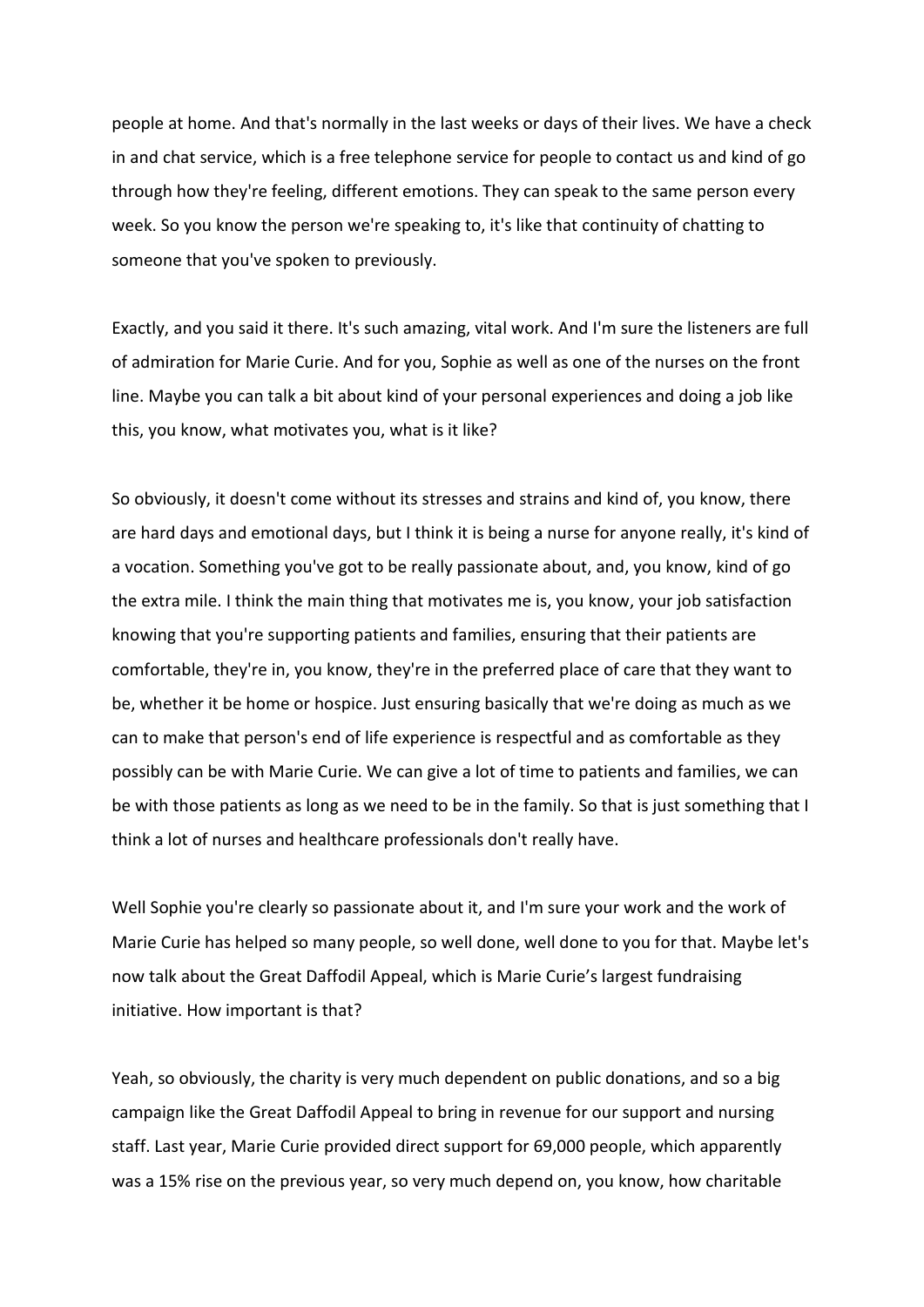people are with their donations to us. And it's just a great way for people to come with raising money to show their support.

Yeah, it's great. So you're supporting more people. And I know that Marie Curie has been commissioned to provide a rapid response service in partnership with the NHS, which is going to be an operation 24 hours a day, for 7 days a week in certain parts of the country. What difference do you think that will make?

I work for a rapid response team in Durham. So I see how invaluable our services, it's an absolutely amazing service. As you've said, It's 24 hours, 7 days a week, covering it, like you know, from seven in the morning till well, all day, all night. It's a brilliant. So the partnerships like the rapid response services, basically, what I can kind of explain it as is, it avoids unnecessary admission to hospital for patients. So you're able to look after patients at home that are living with a terminal illness and ensure that they're comfortable, around, you know, their loved ones, and can stay at home. So if they did have any symptoms of needing to go into hospital, we can manage those at home rather than sending them into hospital. So they obviously have their wishes at staying at home. So obviously, it's not just going out to homes, but we can also provide support over the phone as well. So patients and families can give us a call when we can support them that way. In order for us to be able to have these services, we really do rely on local volunteers to be able to raise funds and raise the profile of Marie Curie to be able to offer these services.

Yeah, and these partnerships are crucial on this so the one with Lions Clubs, I think they're supporting the Great Daffodil Appeal now for the 10th, the 10th year, do you want to talk a bit about that.

Yeah, so obviously volunteers like the lions help to drive donations, which allows the charity to continue caring for people with terminal illnesses. So yeah, it's absolutely invaluable that we have that support from, from volunteers like the lions, so that's amazing.

Yeah. Well, Sophie, it's been really brilliant having you on thank you so much for sharing your story. One final thing is, you know, we might have listeners you know, that have their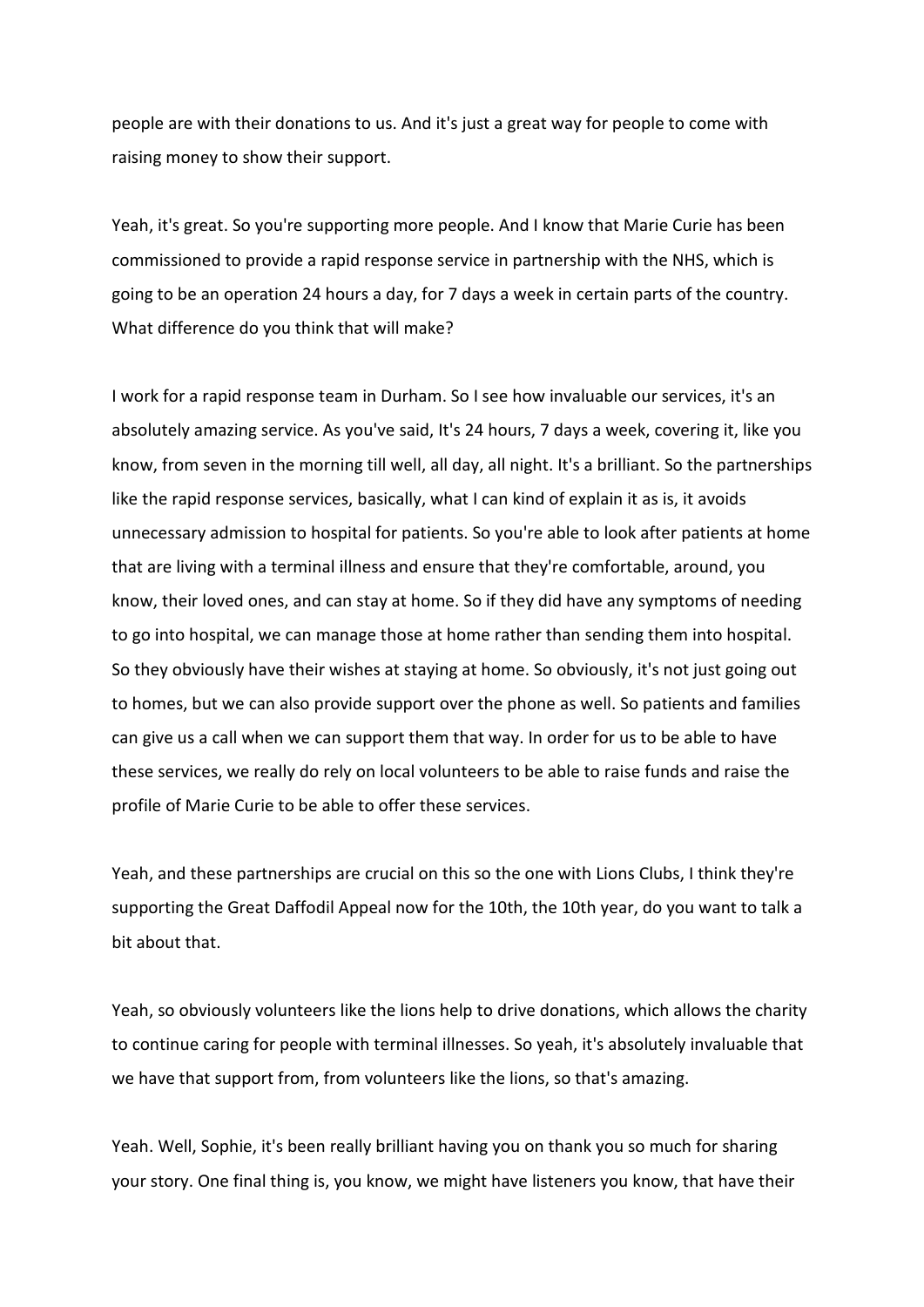own families and be thinking about their own families when listening to this, what advice would you give them around how, you know, they can talk about any concerns they have, and how they can support Marie Curie and ultimately find out more about the work that you're doing?

If any of the listeners would like to find any information about Marie Curie and any services that we do provide, visit our internet page, which is a [www.mariecurie.org.uk](http://www.mariecurie.org.uk/) And that's if you or someone you know, is affected by a terminal illness or any bereavement concerns if you've lost a loved one. So we can provide a listening ear for anyone that does want any support. So we do have an information support line, which is 0800 090 2309.

Brilliant Sophie, thank you so much and the work you do is incredible. I'm sure the listeners will agree that you know we are just full of admiration for you and for the work Marie Curie is doing. So thank you so much for coming on the podcast.

I thank you very much. Thanks for everyone's support.

Thanks again to Sophie - she mentioned the phone number for Marie Curie there, there's also an email address if anybody wants to link up with their local community fundraising it's [cga@mariecurie.org.uk](mailto:cga@mariecurie.org.uk)

It's time now for a short break - we'll be back, after this…

Never miss an episode of Step Forward and Volunteer listen via [www.lionsclubs.co](http://www.lionsclubs.co/) or subscribe via Spotify, Podbean, Apple podcasts or Google podcasts.

Our next story is about Pirbright Nurture Farm and how the reputation of Lions was the key to unlocking funding to turn a vision into reality. First, I'll speak with Michael Eagle of Guildford Lions before we hear from Dan Smith, a teacher at Pirbright village primary school, who developed the community-based project.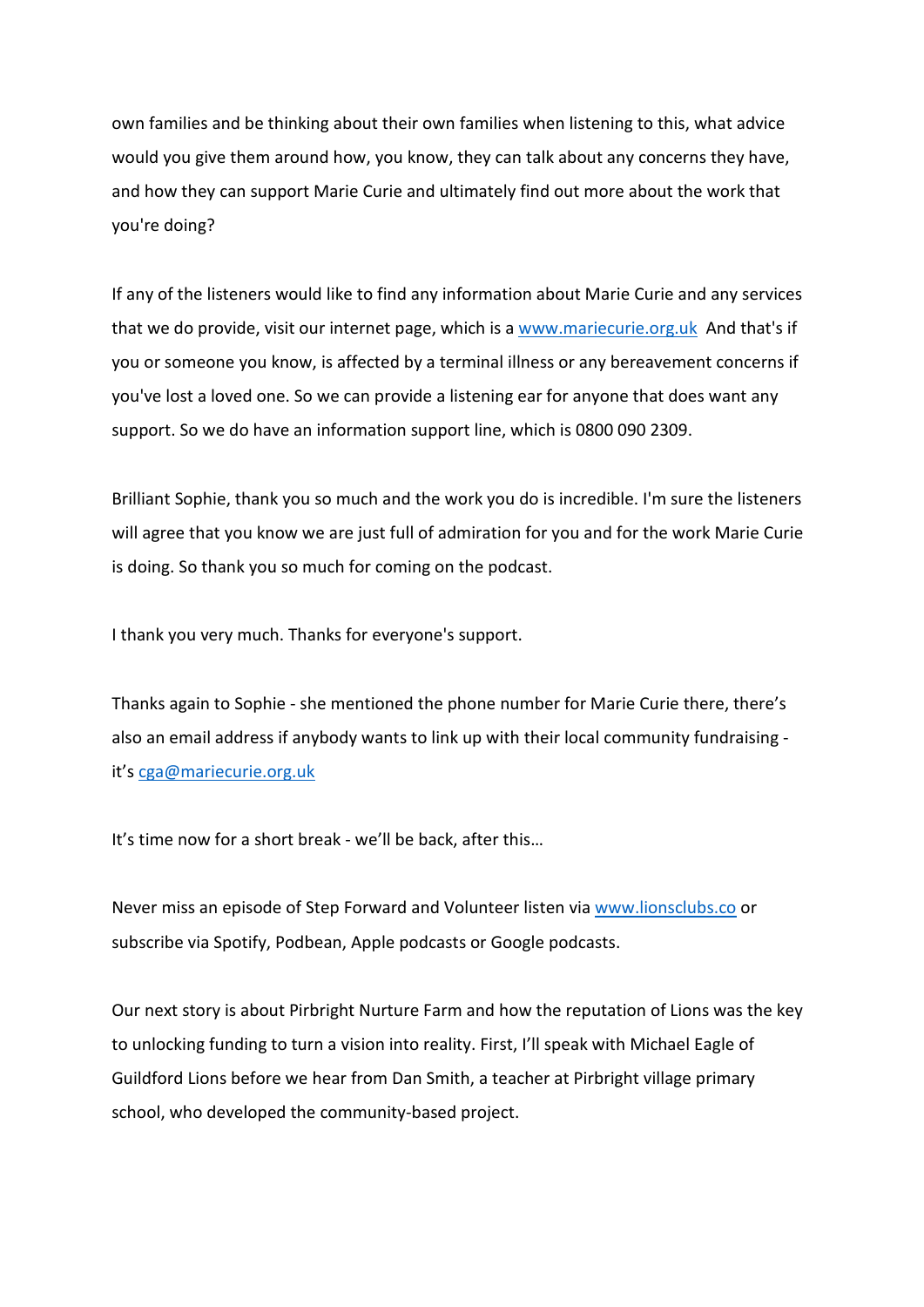## Here's Michael explaining how this innovative project got off the ground?

I just picked this up in a monthly publication and I spoke to the teacher. I took this to my club, they were enthused. So, I went back to Dan and had a meeting with him and his headmaster. I suggested that they put a process together a programme, a budget estimate and a schedule when they wanted to go forward. They did a presentation to our club. It was a superb presentation. So, I put to the club that if we could put some money together and underwrite the project it would help them go out and get funds from somewhere else. So, we offered them an underwriting. Well, soon after this, it didn't take them very long to go out and look at other areas. In fact, one of our local Lions Clubs Woking they decided to put a bit of money in as well.

Let's here from Dan what happened next.

Guildford lions they were the first people to back this, we can see there's going to be a real use for this. And a real benefit to people in the community. And that initial funding was absolutely pivotal, because it meant that we could go on to other potential donors. And they nearly always ask who else is backing your project, you know, who else is willing to take a risk on this. And having the backing of the lions was really important for that.

So then, after gaining some more funding from the military covenant fund, because we have a lot of military children, we took off and we raised enough money to begin building it. And also, to support it for the whole first year. The idea was always that we'd have before we began anything with make sure that the people contributing to it knew that we could sustain it and get it going for a whole year before we then had to sort of carry on the funding ourselves. And now we're in a position pretty much two years on from running where we've run hundreds of sessions for children across the community. We've got children coming in from lots of other schools on a weekly basis, making use of the farm.

## What makes it unique?

As a school, we kind of rolled out the care farm nurture farm idea. So, we've got the professionals here, and the knowledge that we need to work with children. Let's flip it on its head and take from school point of view and create the farm here at a school. And of course, with the passion of the animals that the people working there have as well. It's a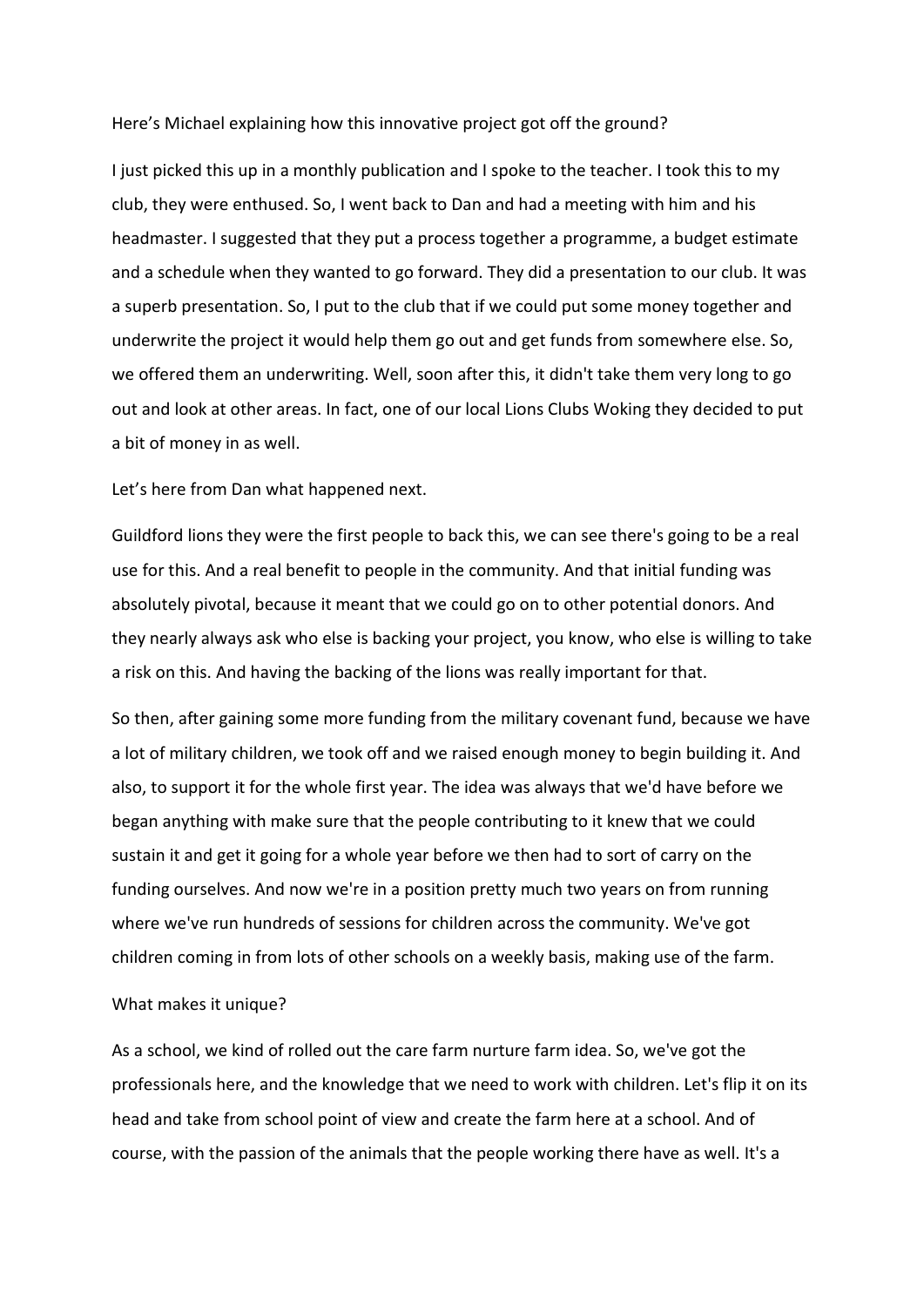perfect mixture of both of the professionals and working with children and the knowledge that we have there as a school, and then also being able to incorporate the animals into that learning those learning experiences for the children. So, in terms of uniqueness, we're not a school farm as such, it's about a core set of volunteers who support the projects on a daily basis on a weekly basis. And it's about those children coming into work on the farm. We don't want to do all the jobs for them. We want them to do the job. So as part of the whole nurturing experience, those children coming in are feeding the rabbits they are cleaning up the goats. They're understanding what it's like to care for our animals. We're reliant on bringing in money from the sessions that we run, and also getting supporting donors to contribute towards their sessions and to pay for people to have those sessions.

So, you might have one child coming into access session, or sometimes pairs of children. Occasionally, there might be three or four coming in. But normally, then we split between two adults to make it really personalized. So, the children come in, and they will have an initial session just to see how they settle in at the farm, and whether they're comfortable here and happy. And then once they've had that session, and they go ahead to commit to half a dozen or so sessions, sometimes 12 sessions over the course of a term, we will then put together a personalized package for those children depending on what their specific needs are. By the end of those sessions, their target might be to be able to independently come in, get on with it without any support whatsoever, and developing the sort of sequencing skills that they might have. For another child, it might purely be the fact that they're new to the area, particularly through the school here, we have lots of military children starting new. And part of what we do would be to those transition sessions, where we put them together with other children who are more established i in the school, and it's like a bonding session, and it gets them to grow into the community. And it creates that lovely sort of atmosphere for, for developing their social relationships.

I think that we've been lucky because we've had some fantastic support, financially to get it all up and going. We raised in total about 30,000 pounds in the first place. That would be for building the farm and then for running for a year. We've that's now gone. And now we're relying on the regular money that we bring in through sessions and through additional donors. It's not just looking at the farm isn't lovely, got some ducks, it's got to be, you know, these animals need caring for they're going to last for years.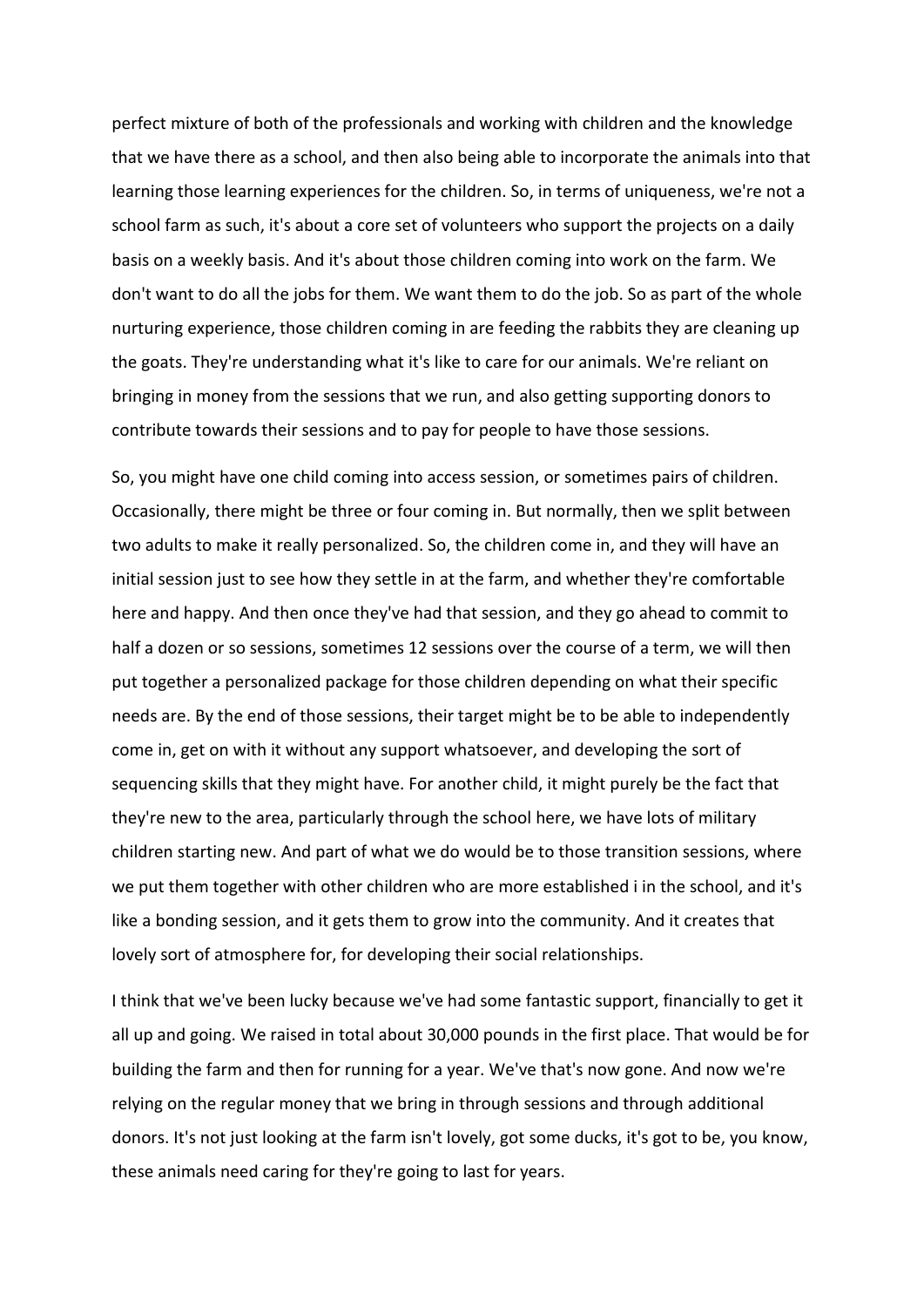it's important to us and the children, when they come for activities, they're not just working with the animals, they're also thinking ahead. And so, a child that sort of comes during the spring and starts to sow the seeds for the different crops we want to grow. And all the raised beds and so on the animals will feel the benefit in summer, and they will come up to sort of like harvest. And so, the children constantly think about how they're contributing later on, not just what they're doing at the time to feed those animals and care for them. It's much more of a nurturing approach, rather than a farming approach, the animals don't come in and then go out again after a while and get more ones in. It's a case of these are our animals. We keep them, you know, we look after them, and we care for them very much like pets. We've had fantastic volunteers right from the start, when we lay the first bit of foundation for the cabins and the stables. We had members of school or community coming in parents, children, members of school staff, and we had those lovely volunteers right from the start. And that was absolutely, like pivotal during the build. And now we've settled in, we've got it going, we've got a core group of volunteers and supporters that on a regular basis will be coming in and supporting and caring for the animals. We have Duke of Edinburgh students coming in on regular basis, volunteering, which is fantastic. So, it sort of helps to fulfil their volunteer necessities. And also, it helps us a lot because you know, they're teenagers, they're reliable. They're really passionate about the animals. So that's another set of volunteers that we make the most of as well gateway to careers for them/ We've got the school next door Knowl Hill School, a special school and they do have children with a variety different needs many sort dyslexic needs and so on and they are down here a couple of times weekly giving them a real idea of how to manage animals work with animals, the health of animals, very much a kind of a sort of stepping stone it gives them a whole new opportunity that they maybe hadn't thought of before, on their doorstep. And that right from the start, when I spoke to Michael and the lions, of Guildford, we were talking about our neighbours.

Dan was also kind enough to walk us around the nurture farm, starting with the pygmy goats.

So, we've got this is Rita. And that's Remedy. This is Ray. Oh, there's Rosie, and this is Rhubarb down here. And they're fabulous. All the lot of equipment built by secondary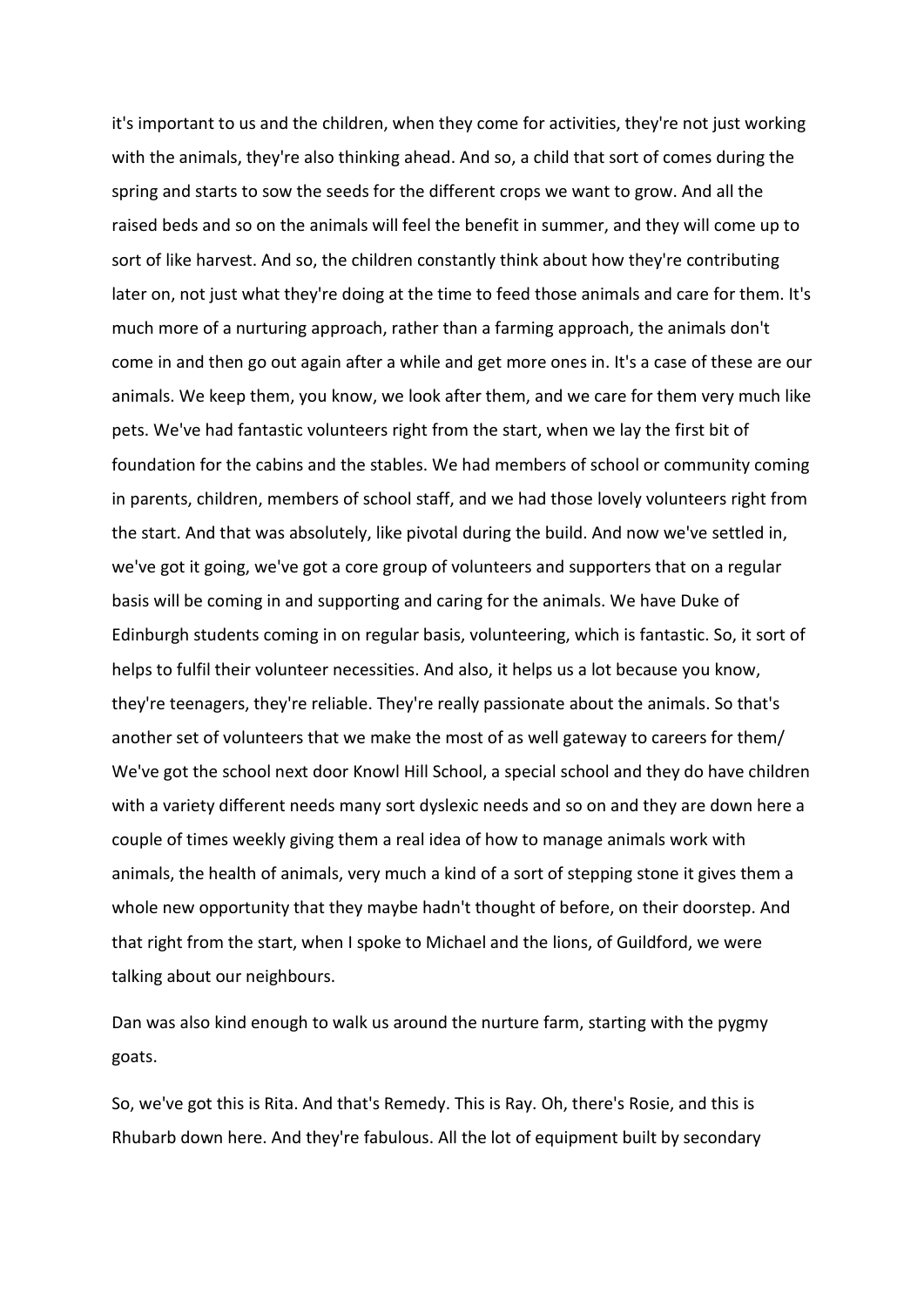school children actually during the build, they came a few of the secondary school sensitive children, they built all the stuff for us.

Some children, they'll come in and just make a beeline for certain animals. Some hold the hens for a little while and others often want to see the reptiles it really depends, everybody has preferences.

You have to really kind of like give them that time to nurture one of them. The black one Oreo. She's actually a lot older than the other one. She was a school guinea pig used to live in the entrance hall with her little buddy for years, but her little buddy passed away last year, and we took her on out here with the other four. And she settled in really well now. Yeah, she's like the matriarch. But no, they're good. They'll eat out your hand. And good to have a community of yeah, it is, and they go up and down wanted to make sure that every living quarters that we built for the animals gave them a huge amount of opportunity to be able to run around and exercise and stimulate. You don't want to have a little tiny cages. We want to make sure that their social needs are being met as part of the policies that those five needs of all animals and freedom to roam and so on.

And then in here we've got Beardy, this is Betty the bearded dragon. And she's fabulous. Very popular with the children. She'll quite happily run around the cabin and climb all over them.

Now for some children, they probably never touch animals. A fair bit, we got a couple of boys that are in at the moment on a Thursday, brothers one comes for one hour, and another for an hour. And the difference between the boys is amazing because one of them won't touch any animals in the first few weeks. The other one was completely hands on. It took about three or four weeks for the first one to then begin to start sitting there with a rabbit or, or even like touching a goat. And that's okay, you know, don't have to, you know, be hands on with the animals or they do it in their own time.

That's really what we're doing all the time. We're thinking of what project is doing next. Okay, which children can do that? How can we facilitate that? What resources do we need? So, they're not just coming to spend time cleaning up after the animals, they're also coming here to do something. When they walk away. Again, they've done something they've created something they feel as if they've had a bit of a legacy a bit of a lasting impact.